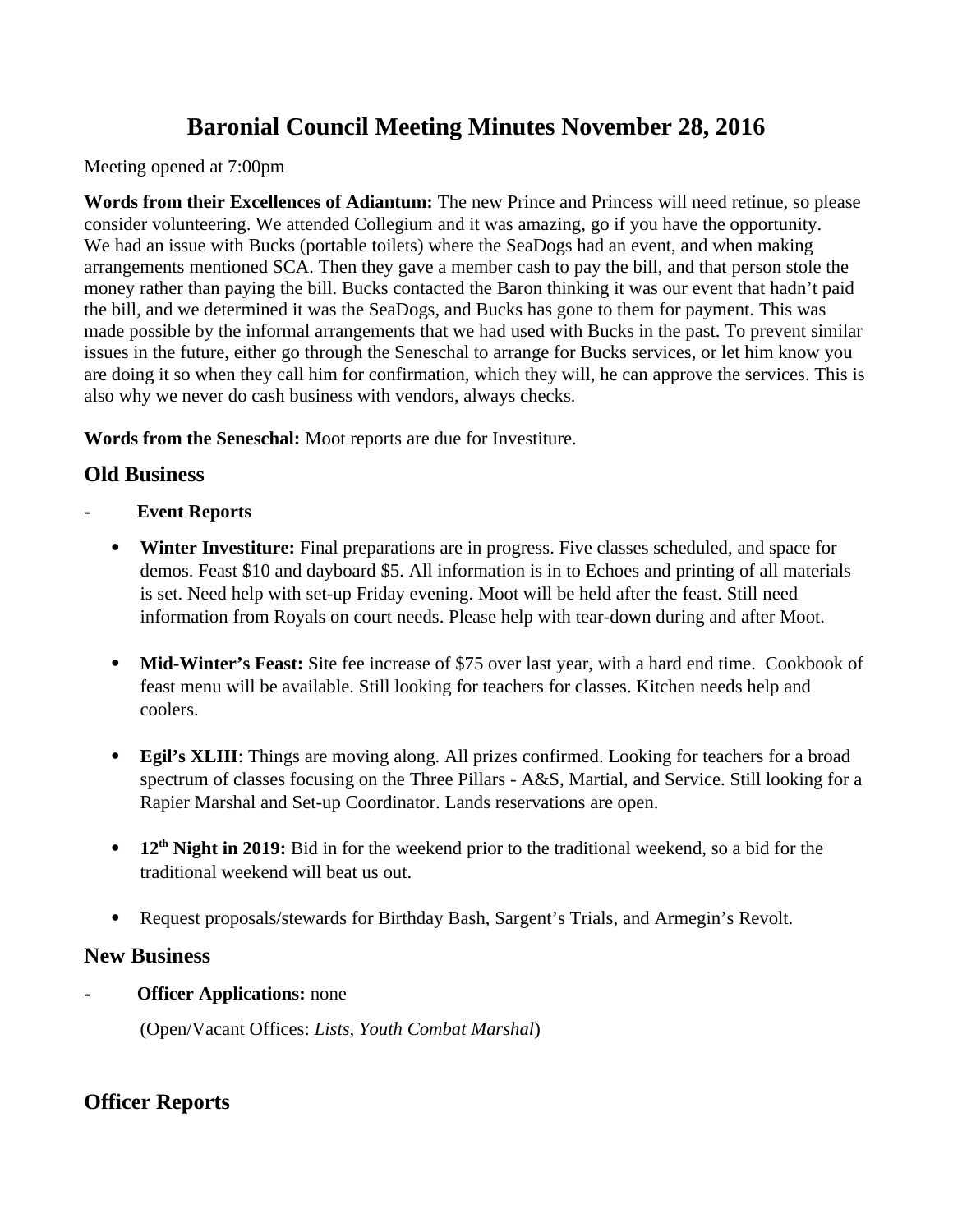#### - **Arts & Sciences**

We held two A&S project nights in November. On Nov. 1 nine of us ate apples and quince, painted thimbles, warped an inkle loom and visited with each other. On Nov.15 fourteen of us gathered. Many watched Rafny demonstrate glass bead making and then made a bead. Others sewed, knitted, made newcomer badges, looked at books and lutes and ukuleles, and Johanna sang some new filks that will make their appearance at  $11<sup>th</sup>$  Night. A&S Continues to be a good place for new people to meet others and for everyone to socialize.

A&S Nights in December will start on the  $6<sup>th</sup>$  with music with Mea and more bead making. We'll also gather on Dec. 20 for some holiday cheer.

Yseult of Broceliande

#### **- Chamberlain**

Still looking into alternate storage for the baronial trailer. Working on a proposal for pole storage within the storage unit to reduce dependence on the trailer.

Kirby Brokkerson

#### **- Chatelaine**

Looking into how we can follow up with newcomers, why they stayed or why they didn't, so we can look into ways to retain new members.

Francesca Carletti

#### **- Chronicler**

Minutes and BiCranial Bear are out. *All officers are requested to please include me [Wesley.c.worley@gmail.com](mailto:Wesley.c.worley@gmail.com) when you send in your reports, and if you can get them in the day before Baronial Council Meeting, that would be even better. Thank you.*

Murchadh Monaidh Chraoibhe

#### **- Exchequer**

Draft annual budget handed out. Thrown weapons offered a \$50 reduction and Armored Combat requested a \$50 increase for the following year. No other changes and the final budget submission is expected in January. Additional discussion of trailer storage and regalia maintenance, but no decisions. Attended Symposium and learned a great deal, would like to build on that to review financial policies in the new year. Current bank balance is \$21,616.

Godwyn Reynard

#### **- Family Activities Coordinator**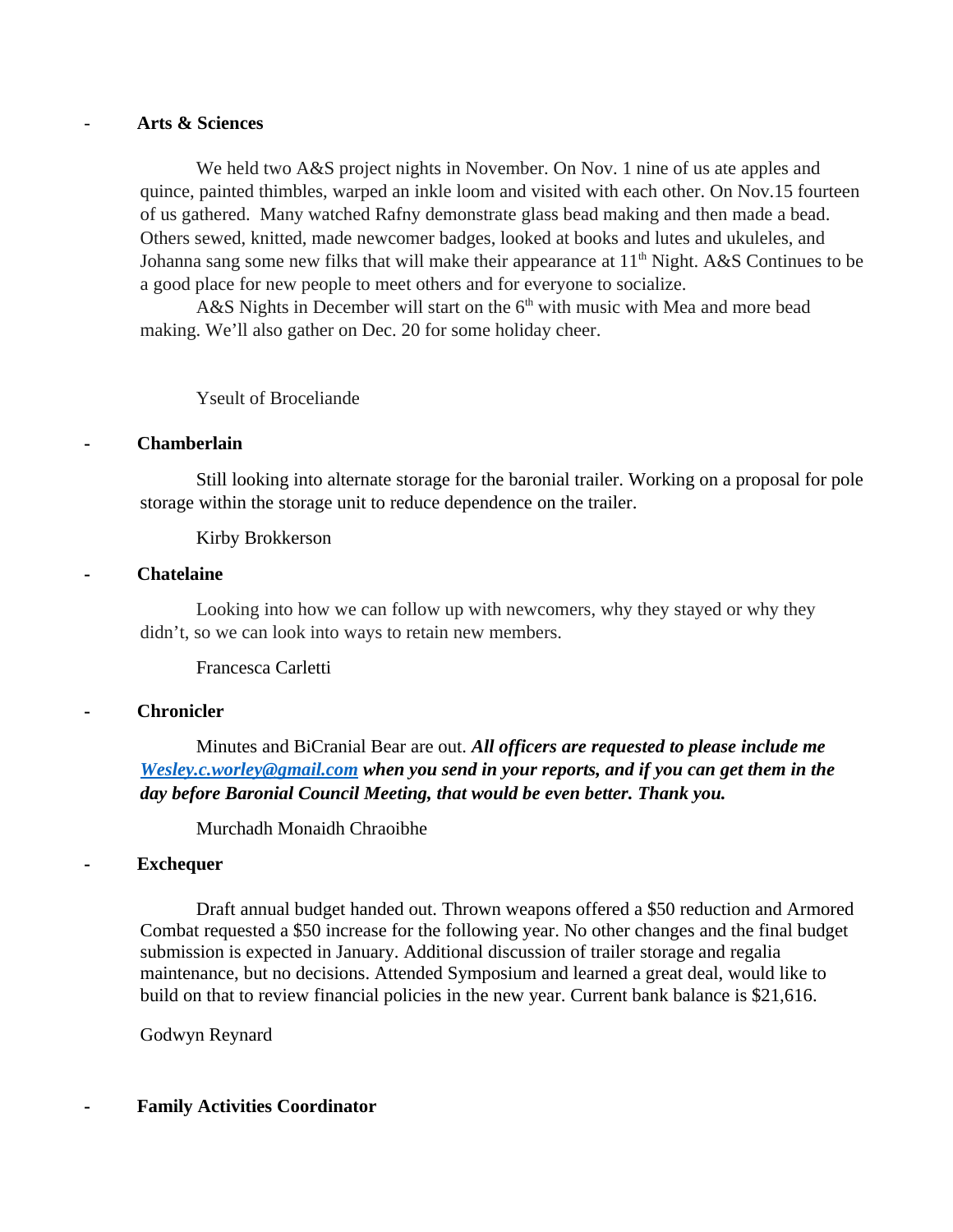Planning for Mid-Winters Feast.

Cyeth deWestcote

#### **- Gold Key**

Nothing to report

#### **- Herald**

Nothing to report

#### **- Marshal**

Practices continue with 4-6 fighters attending, no injuries. Duke Miles from the West joined us for one practice.

Skjaldar-Þorsteinn Thunderhand

## **- Archery Marshal**

Some practices have been cancelled due to weather. May have some floater practices in the future. Good attendance.

Saoirse Inghean Ui Ruaic

#### **- Cut & Thrust Marshal**

Nothing to report

## **- Rapier Marshal**

3-4 people each Monday. William Jakes volunteered to step up as Rapier Marshal and has begun training.

Marcello Formarius

## **- Thrown Weapons Marshal**

Held one practice this month. Darts will continue on the  $2<sup>nd</sup>$  and  $4<sup>th</sup>$  Wednesdays of the month at Wetlands from 4-7pm. Traditional outdoor forms will resume in April.

Kevin Sorok

#### **- Regalia**

Nothing to report

**- Scribe**